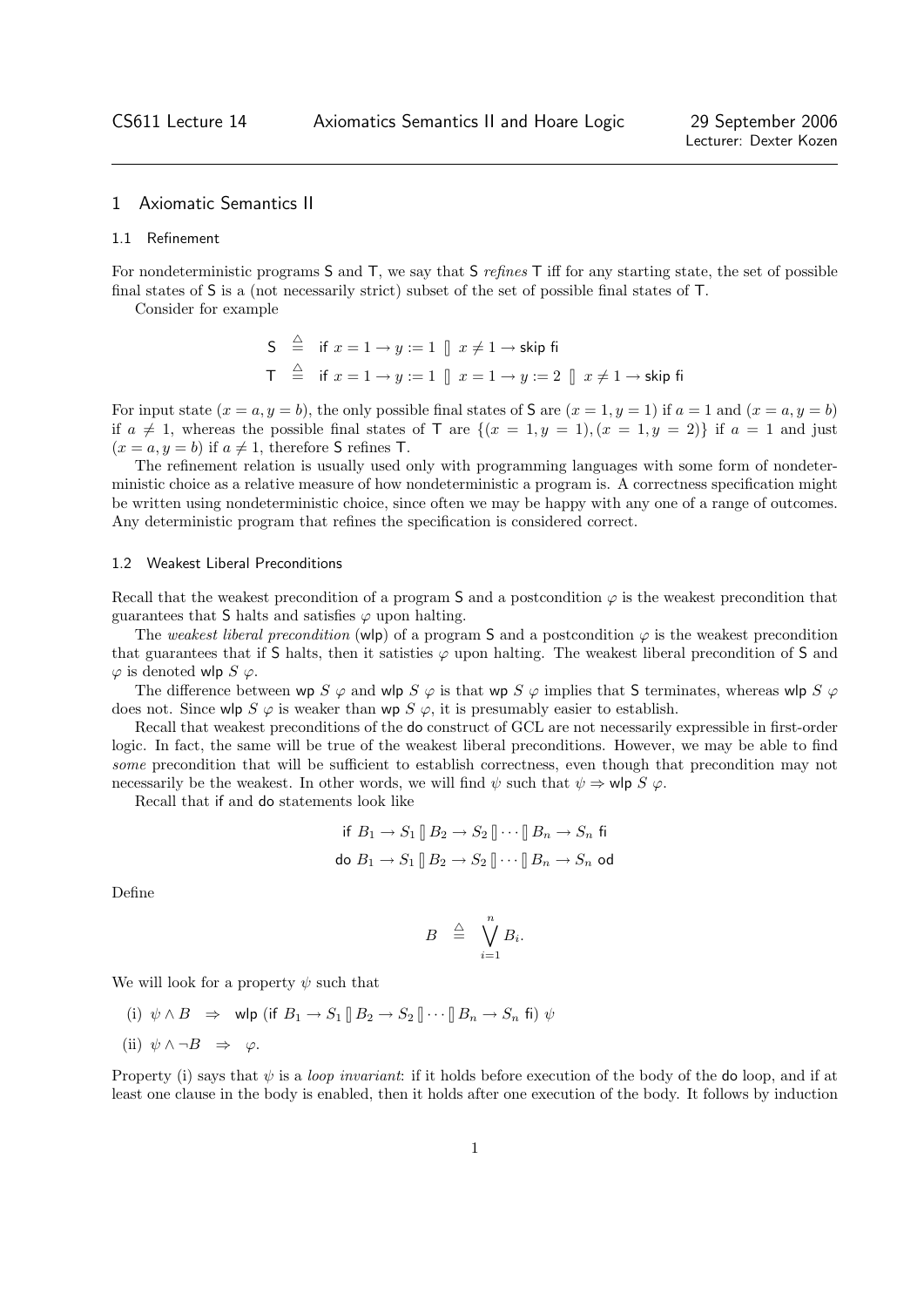that if  $\psi$  holds before execution of the do loop, then it will hold after any number of iterations of the loop. Property (ii) says that if  $\psi$  holds and no clause of the loop is enabled (so that the loop will fall through), then the postcondition  $\varphi$  is satisfied.

These observations say that the following proof rule is valid:

$$
\frac{\psi \wedge B \Rightarrow \text{ wlp (if } B_1 \to S_1 \mathop{[}B_2 \to S_2 \mathop{[} \cdots \mathop{]}B_n \to S_n \text{ fi}) \psi}{}{\psi \to \text{ wlp (do } B_1 \to S_1 \mathop{[}B_2 \to S_2 \mathop{[} \cdots \mathop{]}B_n \to S_n \text{ do}) \varphi}.
$$

Note that a loop invariant need not hold continuously throughout the execution of the body of the loop. It is enough that it holds when the loop iteration is complete.

For example, consider the following program, which for some function  $f : \text{Int} \to \text{Bool}$  finds the least x such that  $f(x)$  (assume that such an x exists, so that the program will terminate).

$$
\begin{array}{l} x:=0; \\ \text{do}\ \neg f(x) \rightarrow x:=x+1 \text{ od} \end{array}
$$

An appropriate postcondition that specifies what it means for the program to be correct is

$$
\varphi \iff f(x) \land \forall y \ \ 0 \le y < x \ \Rightarrow \ \neg f(y).
$$

(read as "f holds of x and does not hold of any number smaller than  $x$ "). One method of finding a good loop invariant is to look at ways of weakening the postcondition, thereby allowing more states to satisfy the predicate. In this case, we can eliminate the conjunct asserting that we have already found a good  $x$ . This yields the invariant

$$
\psi \iff \forall y \ \ 0 \le y < x \ \Rightarrow \ \neg f(y).
$$

One can show that this is indeed an invariant and satisfies the two premises of the proof rule above with  $B = \neg f(x)$ , therefore

$$
\psi \Rightarrow \text{wlp } (\text{do } \neg f(x) \rightarrow x := x + 1 \text{ od}) \varphi.
$$

The definitions of wlp  $S \varphi$  for the other basic constructs of GLC are the same as wp  $S \varphi$  except for if, which is

$$
\text{wlp (if } B_1 \to S_1 \, [] \cdots [] B_n \to S_n \, \text{fi)} \, \, \varphi \quad \stackrel{\triangle}{=} \, \bigwedge_{i=1}^n (B_i \Rightarrow \text{wlp } S_i \, \, \varphi).
$$

Note that we no longer require  $B$  as with wp, since we do not have to ensure halting.

# 2 Hoare Logic

As we have seen, calculating preconditions by hand is hard and not always tractable. We will now define a logic which allows us to reason about when assertions hold and therefore (hopefully) bypass most of these kinds of computations.

#### 2.1 Partial vs. Total Correctness

Two approaches to program verification are:

- Partial correctness: check if program is correct when it terminates. This is characterized by wlp and the Hoare logic we will define shortly. The termination issue is handled separately.
- Total correctness: ensure both that the program terminates and that it is correct. This is characterized by wp.

Partial correctness is the more common approach nowadays, since it separates the two issues of correctness and termination. These two verification tasks use very different methods, and it is helpful to separate them. Often partial correctness is easier to establish, and once this is done, the correctness conditions can be used in conjunction with a well-founded relation to establish termination.